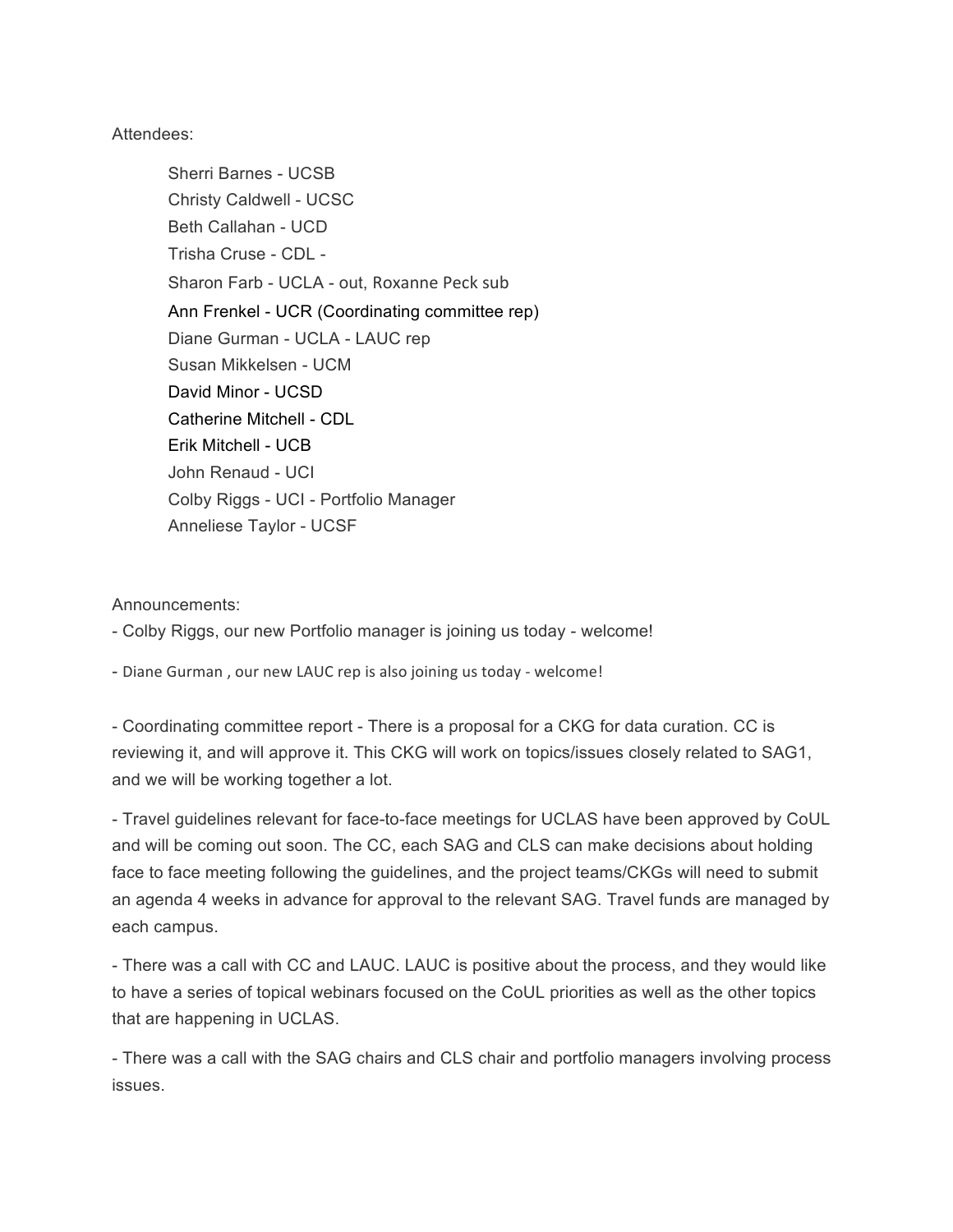- The CC is developing a checklist to handle membership changes in the SAGs, Portfolio managers, etc.

Discussion topics:

- 1. Portfolio manager processes
	- a. David and Colby will take a pass looking at the strategic planning docs we did earlier this year.
	- b. Based on that, we'll come back to the group to re-open the discussion.
	- c. Also a good time to be looking at this with the new group members, to get their feedback.
- 2. OA Policy implementation update
	- a. Presidential policy update Katie Fortney will join us to discuss further.

b. During the course of getting the senate policy pass, there were some comments that it would be ideal to broaden this to other UC staff. In March a draft was sent out to start the process. The policy is short, but states that authors who own the copyright for their articles (students) the policy works basically the same as the senate policy. For folks who do not own their copyright, there is not a license (since UC already owns this). Instead they retain rights and can request a waiver but it's more difficult - you have to show compelling circumstances. The distinction for the categories are found in the 1992 policy. (Not an easy policy to parse.) It defines ownership by category of work.

c. FYI: http://osc.universityofcalifornia.edu/wpcontent/uploads/2013/09/UC-OA-at-a-glance-2200.jpg

d. Symplectic Elements roll-out update

e. The system is live for the pilot campuses - doing a soft rollout so they can get early testers at those candidates. Vendor is releasing another f.

g. version update in the third week of august. So hopefully beginning of fall semester this can be rolled out to the entire faculty at the three campuses. Their data is already entered but they want to make it as clean as possible.

- 3. UC Code camp -- discussion/feedback/ideas
	- a. Can't wait!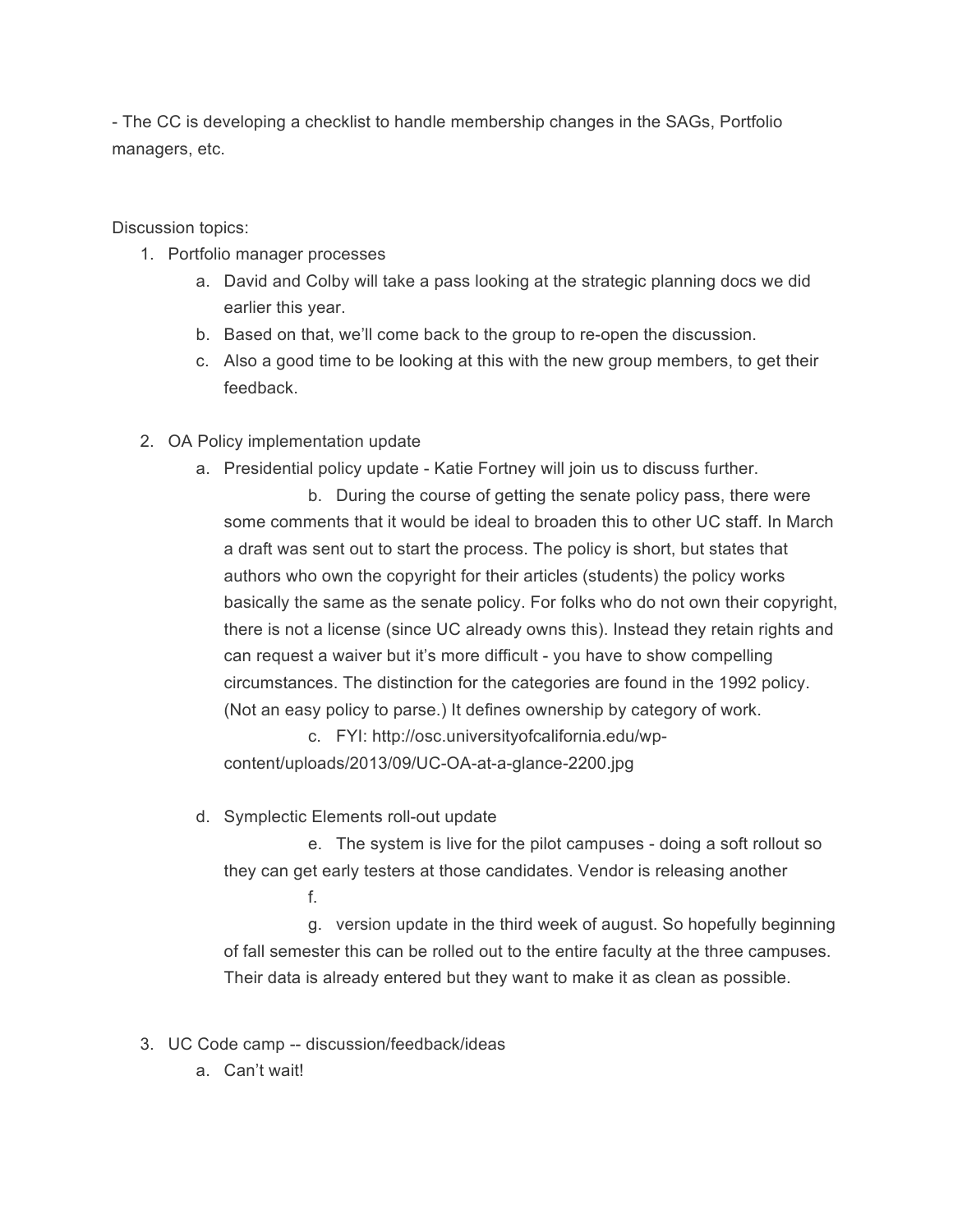- 4. Shared Metadata Policy from SAG2 (David's email on 7/ 14)
	- a. Working on final draft and will send in the next two weeks
	- b. SAG2 rep at each campus to work with SAG1 counterparts for a Sept report

Question: what sort of licensing issues do we have about the metadata records (e.g. vendor-supplied records) that we have purchased. What is the process for getting clearance from the regents working through these issues for making things open (e.g. using the Harvard publishing model).

Question: we also might want to have a chance to review and understand what is in the policy so that we can best understand how to proceed, both in terms of taking it to the campuses and also working with it as a SAG.

- 5. Update on the Knowledge Unlatched pilot group
	- a. ALA event still pending updates.
	- b. Campus contacts request from CLS hasn't come out yet.
- 6. Update on Transformative Publishing Models Review Team Charge
	- a. The group is having its first conference call today (Christy Hightower, Ivy Anderson, Jackie Wilson, Nancy Stimson, Anneliese Taylor).
- 7. Update on the OA Fund Assessment group
	- a. Final report on the campus surveys is being reviewed by Fund administrators. Review deadline is 7/24.
- 8. OSC Update
	- a. kick-off meeting happened 7/14 in Oakland
	- b. They are considering extending the membership to include someone from UC Press, and perhaps someone from the data ckg.
	- c. They went through the descriptive doc on the office and there was consensus on it and then went through the timeline of the workplan. They are looking especially at the 14/15 academic year. They are hoping to share a draft with SAG1 in September, to have a conversation about it, to id where we might have opportunities to work together, overlaps, etc. There's a lot of work here and parsing it out between us makes sense.
	- d. They have a late August meeting to finalize the draft of the workplan.
- 9. Symplectic campus visits